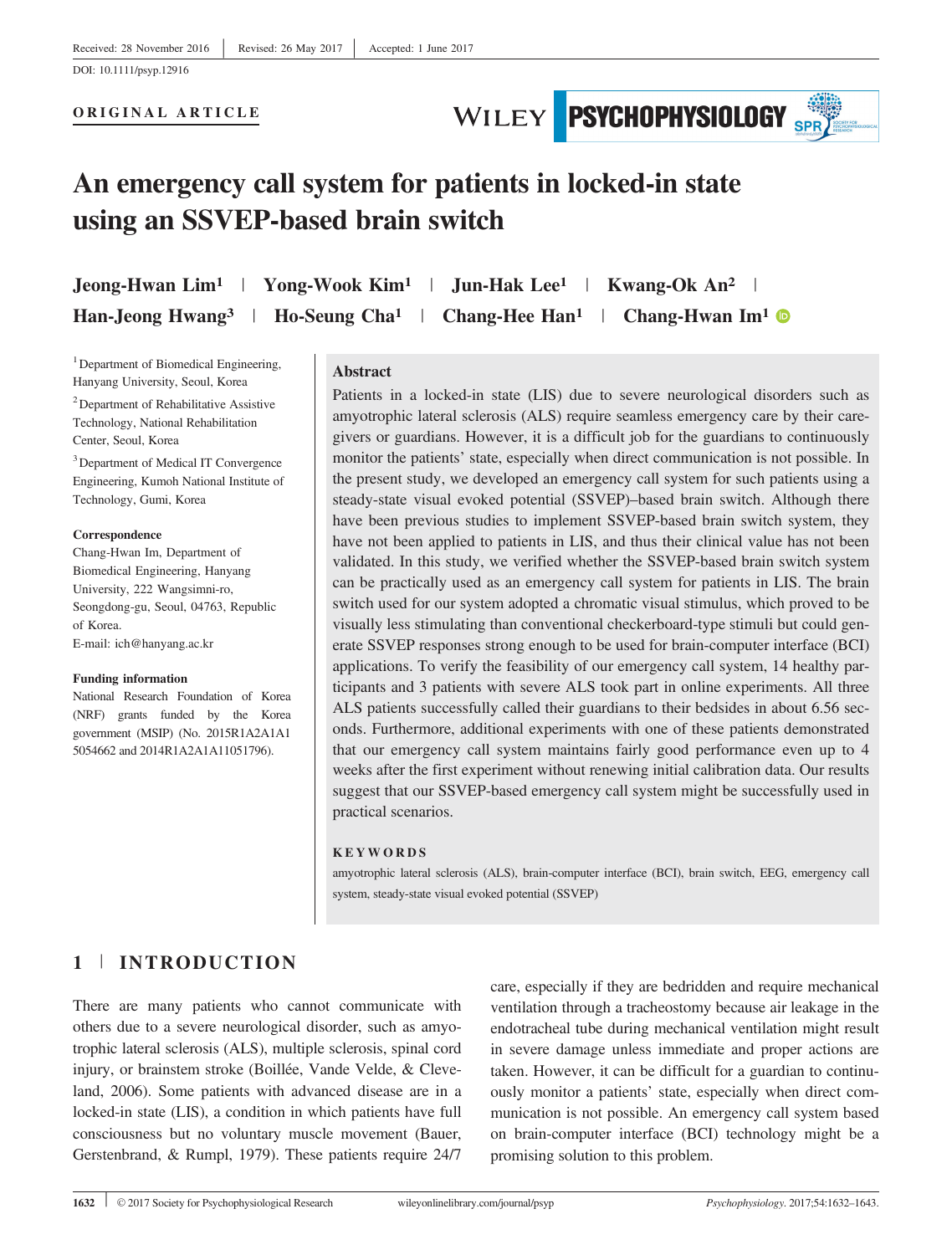BCI technology translates brain signals into commands with which one can communicate with the outside world or control external devices (Wolpaw, Birbaumer, McFarland, Pfurtscheller, & Vaughan, 2002). In past decades, various kinds of brain signals have been used with the aim of developing practical BCI systems, such as EEG (Galán et al., 2008; Guger et al., 2009; Hong, Guo, Liu, Gao, & Gao, 2009; Hwang et al., 2012; Leeb et al., 2007; McFarland & Wolpaw, 2008; Müller-Putz & Pfurtscheller, 2008; Rebsamen et al., 2007), fMRI (Ramsey, Van De Heuvel, Kho, & Leijten, 2006; Weiskopf et al., 2004), near-infrared spectroscopy (NIRS) (Coyle, Ward, & Markham, 2007; Fazli et al., 2012; Sitaram et al., 2007), MEG (Mellinger et al., 2007; van Gerven & Jensen, 2009), ECoG (Leuthardt, Schalk, Wolpaw, Ojemann, & Moran, 2004; Schalk et al., 2007), and transcranial Doppler ultrasound (TCD) (Aleem & Chau, 2013; Myrden, Kushki, Sejdić, Guerguerian, & Chau, 2011). In particular, EEG-based BCI has been extensively studied, and a variety of EEG-based BCI applications have been developed (Galán et al., 2008; Guger et al., 2009; Hong et al., 2009; Hwang et al., 2012; Leeb et al., 2007; Müller-Putz  $\&$ Pfurtscheller, 2008; McFarland & Wolpaw, 2008; Rebsamen et al., 2007). However, most EEG-based BCI applications are synchronous systems, which analyze brain signals within a preset time window (Galán et al., 2008; Guger et al., 2009; Hong et al., 2009; Hwang et al., 2012; Leeb et al., 2007; Müller-Putz & Pfurtscheller, 2008; McFarland & Wolpaw, 2008; Nicolas-Alonso & Gomez-Gil, 2012; Rebsamen et al., 2007) and thus can only generate commands or messages at a specified time. In contrast, asynchronous BCI systems can generate commands at user discretion; however, the performances of asynchronous BCI systems are not as high as that of synchronous systems. Researchers have sought to improve performance of asynchronous BCI by adopting various signal processing and pattern classification technologies (Borisoff, Mason, Bashashati, & Birch, 2004; Fatourechi, Ward, & Birch, 2008; Galán et al., 2008; Müller-Putz, Kaiser, Solis-Escalante, & Pfurtscheller, 2010; Müller-Putz, Scherer, Pfurtscheller, & Rupp, 2006; Mason & Birch, 2000; Millán & Mouriño, 2003; Nicolas-Alonso & Gomez-Gil, 2012; Ortner, Allison, Korisek, Gaggl, & Pfurtscheller, 2011; Pan, Li, Zhang, Gu, & Li, 2013; Scherer, Müller, Neuper, Graimann, & Pfurtscheller, 2004). The brain signal-based emergency call system developed in the present study can be regarded as the simplest form of an asynchronous BCI system because it detects specific signal features from continuous EEG signals without any external cues (Mason & Birch, 2000).

The emergency call system can be implemented using a so-called "brain switch" system that has been developed to help patients in an LIS to turn on or turn off external systems by themselves (Mason & Birch, 2000). Sensorimotor rhythms modulated by motor imagery have been the most widely used

 $\frac{LIMET AL.}{NEMED}$  PSYCHOPHYSIOLOGY  $\frac{3332}{SPR}$ 

brain signals for implementing brain switches (Borisoff et al., 2004; Fatourechi et al., 2008; Müller-Putz et al., 2010; Müller-Putz et al., 2006; Mason & Birch, 2000). Because this kind of brain switch utilizes sensorimotor rhythms that are voluntarily generated, no external stimuli are required to elicit specific brain activity patterns. However, this type of brain switch generally requires long and tedious training sessions for training classifiers (each time prior to using the system), which lead to fatigue for patients in an LIS before they even start using the system (Nicolas-Alonso & Gomez-Gil, 2012). Furthermore, some individuals have difficulty performing motor imagery tasks (Hwang, Kwon, & Im, 2009). According to a study by Vidaurre and Blankertz (2010), 15%–30% of BCI users have "motor imagery illiteracy." On the other hand, steady-state visual evoked potential (SSVEP) elicited by a visual stimulus flickering or reversing at a specific frequency has also been used as a representative brain signal for implementing brain switches (Ortner et al., 2011; Pan et al., 2013). SSVEP-based BCI paradigms not only showed high performance in terms of true-positive rate (TPR) but also did not require extensive training procedures (Vialatte, Maurice, Dauwels, & Cichocki, 2010) compared with sensorimotor rhythm-based BCI paradigms. In the previous SSVEP-based brain switch studies, flashing or pattern-reversal black-andwhite checkerboard stimuli have been mostly used to elicit SSVEP responses (Vialatte et al., 2010); however, these stimuli were so intense that most of the system users suffered from visual fatigue or headache (Vialatte et al., 2010). Although there have been a series of studies on the SSVEPbased brain switches, all of them tested their systems with healthy individuals. Therefore, the clinical value of the SSVEP-based brain switch has not been fully validated.

In this article, we implemented an online emergency call system for patients in an LIS using an SSVEP-based brain switch, with which patients could call their guardians by simply staring at a target stimulus. To reduce the intensity of the visual stimulus, our system adopted a chromatic visual stimulus with isoluminant red-green circular sinusoidal grating, which was previously used for evoking transient visual evoked potential (tVEP) (Lai, Zhang, Hung, Niu, & Chang, 2011) but has never been used to evoke SSVEP. Fourteen healthy participants took part in the online experiments, which were designed to verify whether the chromatic-visualstimulus-based brain switch outperforms the conventional checkerboard brain switch in terms of both comfortability and BCI performance. Additionally, we tested our emergency call system with three patients with severe ALS to confirm the system feasibility. Among the three patients, one patient used our emergency call system over 4 weeks to validate its test-retest reliability. To the best of our knowledge, this is the first study to apply an SSVEP-based brain switch to LIS patient care.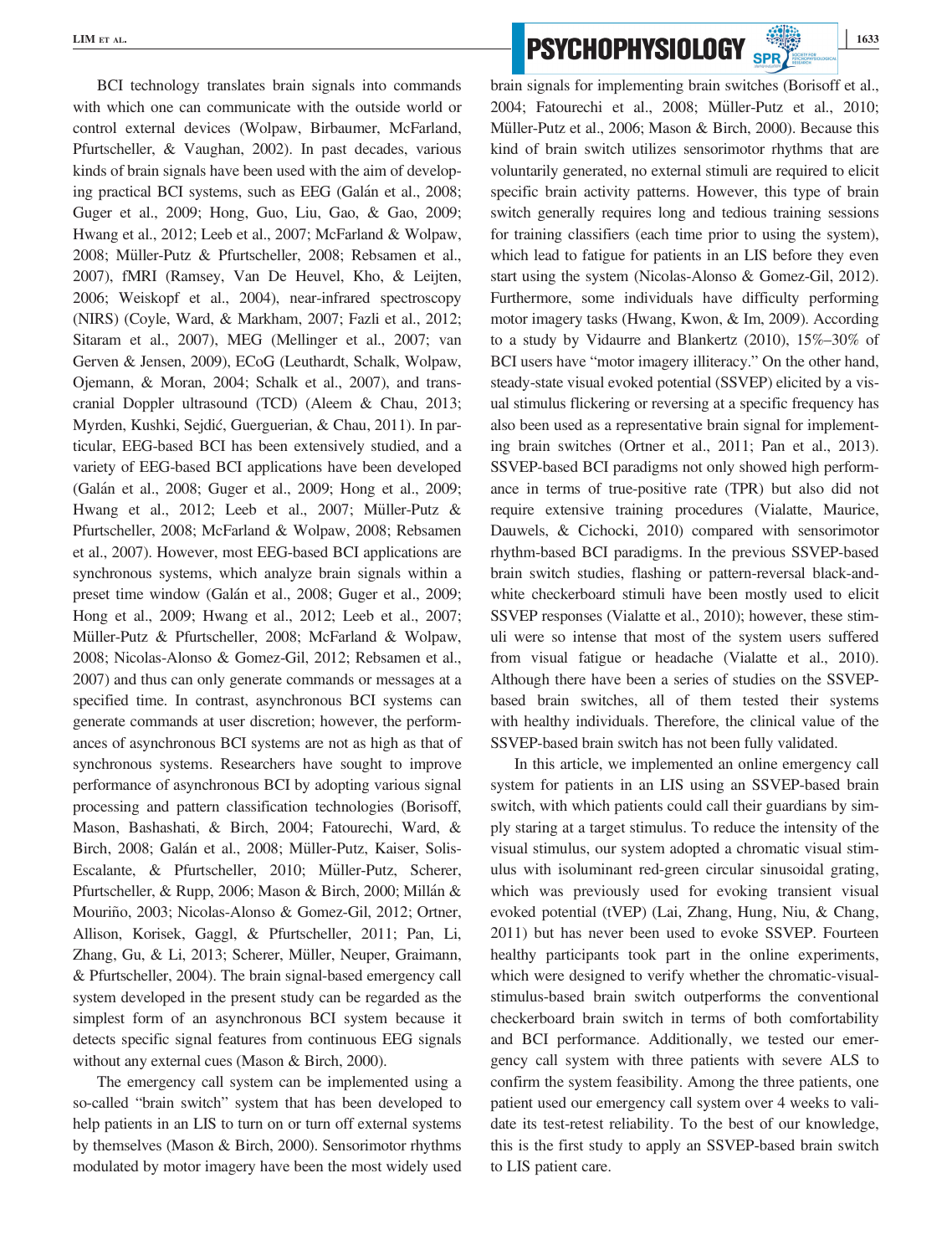### 2 <sup>|</sup> METHOD

### 2.1 <sup>|</sup> Participants and experimental setups

Fourteen BCI-naïve healthy volunteers (six females and eight males, ages 19–29 years) and three patients with ALS (two females and one male; 50, 47, and 53 years old, respectively) were recruited for this study. All healthy participants (denoted by participants H1–H14) had normal or corrected-to-normal vision, and none had a history of neurological, psychiatric, or other severe diseases that might affect the experimental results. Details of the experimental procedures were explained to each participant, and they all provided signed written consent prior to engaging in any research activities. The participants received monetary reimbursement for study participation. All experiments were conducted in the Computational Neuroengineering Laboratory of Hanyang University. The three ALS patients (A1–A3) were diagnosed at 43, 41, and 43 years of age, respectively, and were bedridden with mechanical ventilation through tracheostomy. Neither were they able to move any part of their body; their muscles were severely atrophic. They were alert and had normal sound cognition, and all of them could slowly move their eyeballs. They learned to communicate with their families through subtle eye blinking because their eye muscles were the only facial muscles they were able to move. The symptom scores (ALS-FRS) of all three patients were identically 4. Details of the experimental procedures were explained to the patients and the patients' legal guardians, and signed informed consent was obtained from the patients' guardians prior to the experiments. This study protocol was reviewed and approved by the institutional review board (IRB) of Hanyang University (for healthy participants), by the IRB of the National Rehabilitation Center of Korea (KNRC) (for A1 and A2), and by the IRB of Hanyang University Hospital (A3), and all experiments were conducted according to the declaration of Helsinki.

To acquire EEG signals, three Ag/AgCl electrodes were attached to each participant's scalp (Oz, O1, and O2) according to the extended 10–20 system. Each healthy participant sat in a comfortable armchair and was asked not to move his or her body at any time during the experiment. EEG signals were recorded using a multichannel EEG recording system (WEEG-32; Laxtha Inc., Daejeon, Korea) in a soundproof, dimly lit room. Ground and reference electrodes were placed behind the left and right ears, respectively. An anti-aliasing bandpass filter with cutoff frequencies of 0.7 Hz and 43 Hz was applied prior to sampling. The sampling rate was set at 512 Hz throughout the experiments. For the ALS patients, the same experimental setups were applied, but the experiments were conducted in the patients' houses.

## 2.2 <sup>|</sup> Design of the emergency call system

We used two types of visual stimuli: one is a checkerboard pattern visual stimulus that has been used in many conventional SSVEP-based BCI systems and the other is a chromatic pattern visual stimulus that is known to be more comfortable for the user than the checkerboard stimulus in eliciting transient VEP (Lai et al., 2011). An isoluminant chromatic sinusoidal grating with spatial frequencies of two cycles per degree (cpd) was presented on a 21-inch LCD monitor screen. The monitor refreshing rate was set at 60 Hz, and the resolution of the monitor screen was set to  $1,280 \times 1,024$  pixels. The background color of the screen was gray (RGB: 127, 127, 127), and a fixation cross was located at the center of the screen. The flickering visual stimulus was located at the bottom-right of the screen with a visual angle of  $3<sup>°</sup>$  (diameter), and a small black dot was located at the center of the concentric stimulus to help the participants focus, as shown in Figure 1. The visual stimulus was located at the corner of the screen simply because the corner is the farthest location from the center, where a fixation dot is located. We tried to prevent the potential disturbance from the flickering stimulus while the study participants were focusing on the center fixation dot.

In our experiments, the participants needed to continuously gaze at a flickering visual stimulus in order to activate the brain switch. From here on, we refer to the time period in which the participant concentrated on the visual stimulus as the "control state." Alternatively, if the participant did not want to turn on the brain switch, he or she was asked to gaze at a fixation cross at the center of the screen; we refer to this period as the "idle state" (during the idle state, the visual stimulus kept flickering). We did not ask the participants to concentrate on the fixation but asked them to simply "gaze at" the fixation so that the experimental conditions can be more realistic. Note that peripheral vision might affect the system performance if the participants do not concentrate on the fixation point. In order to classify whether the participant was in the control state or the idle state, a 2-minute calibration session preceded all tests of the emergency call system (both for healthy participants and patients with ALS). While the participant gazed at either the flicking visual stimulus or the fixation cross for 20 s, three times each, EEG data were recorded from the Oz, O1, and O2 electrodes. Each of the recorded 20-s EEG data was divided into sixteen 5-s epochs with an 80% overlap, and the spectral powers of the stimulation frequency were calculated for each epoch using the fast Fourier transform (FFT). Four thousand ninety-six data points were used to evaluate spectral powers after zeropadding 1,536 zeros to the original 2,560 time samples in each epoch. This process was repeated for three different data sets acquired from the three electrodes. The power values at the stimulation frequency in the three electrodes were used as feature vectors for support vector machine (SVM). We evaluated the power value at the exact stimulation frequency and did not consider higher harmonics. The power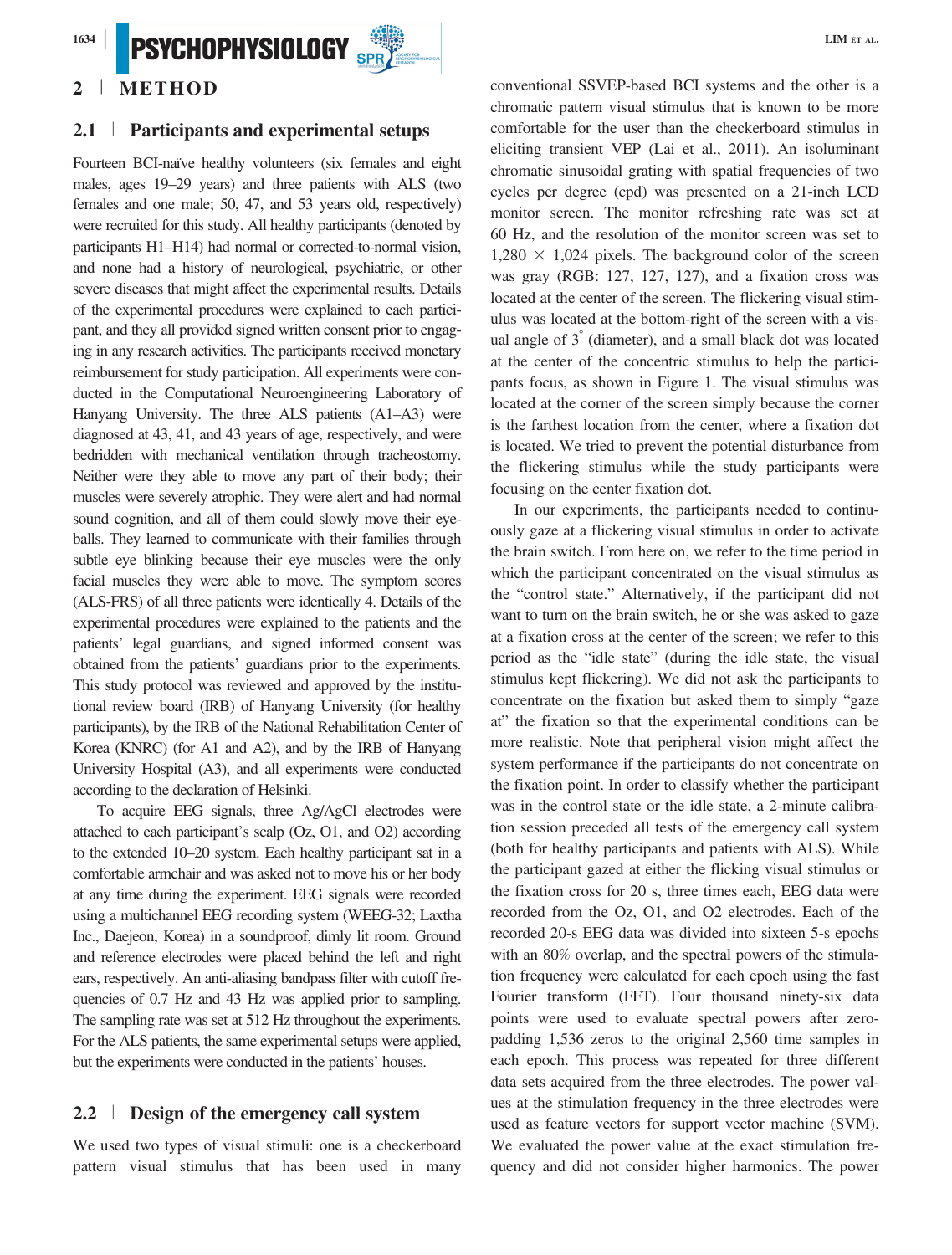# $\frac{LIMET AL.}{NEMED}$  PSYCHOPHYSIOLOGY  $\frac{1635}{SPR}$





 $<$ The chromatic pattern visual stimulus  $>$ 

 $\le$ The checkerboard pattern visual stimulus  $\ge$ 

FIGURE 1 The chromatic pattern visual stimulus (left) and the checkerboard pattern visual stimulus (right) adopted in our SSVEP-based brain switch

values for all 96 epochs (16 epochs  $\times$  3 sessions  $\times$  2 classes) acquired during the calibration session were then used to train the SVM classifier (48 epochs from control state and the other 48 epochs from idle state).

While the emergency call system was operating, the spectral power of the stimulation frequency was consistently calculated at every second using the past 5-s epoch data. At the same time, the SVM classified whether the participant was in the control state (denoted by 1) or the idle state (denoted by 0) based on the spectral power at every second. A newly generated binary result (1 or 0) stacked up behind the previous SVM binary results and yielded a pattern consisting of 10 consecutive binary results (e.g., 0000011001), which was updated every second. The brain switch was turned on when the current SVM result pattern matched one of two predetermined template patterns, "0000011111" or "11111111111," with at least 90% accuracy. The accuracy was defined as the proportion of matched binary elements (0 or 1) in an array (e.g., accuracy of 0000011001 with respect to 0000011111 is 80%). When the brain switch was turned on, it made a call to a predesignated phone using the  $\text{Skype}^{\text{TM}}$ software application.

To the best of our knowledge, the template-matching approach used in this study has not been used in any previous SSVEP-based brain switch systems, most of which used predefined threshold criteria based on SSVEP power (Pan et al., 2013; Scherer et al., 2004; Xia et al., 2013). The template pattern-matching program that we implemented turned on the brain switch system only when a binary sequence obtained from 10 successive epochs matched predetermined template patterns with an accuracy of at least 90%. We used two template patterns: "0000011111" and "1111111111." The first template pattern, "0000011111," indicates that the

user gazed at the fixation cross for at least 5 s and then changed his or her gaze to the target visual stimulus for 5 s. Note that a user of the system does not initially gaze at the target visual stimulus, and thus the ideal binary sequence in the idle state should be "0000000000." When the user switches his or her gaze to the target visual stimulus, the binary sequence gradually changes from "0000000001" to "0000011111." When this template pattern is solely used and there are some false negatives included in the current sequence pattern, users might not have any more chances to turn on the brain switch system. To prevent this problem, we used one additional template pattern, "1111111111," which indicated that the user was consistently gazing at the target visual stimulus for 10 s. Using this template-matching approach, the users were able to turn on the switch at a minimum time of 4 s because the SVM sequence pattern "0000001111," which can be generated by gazing at the visual stimulus for four seconds, matched the first template pattern "0000011111" with 90% accuracy (note that there can be a longer delay time because, in our experiments, we used a 5-s epoch to evaluate spectral power). We could readily control the TPR and false positive rate (FPR) by adjusting the length of the template patterns or the template-matching accuracy. If the matching accuracy increased and/or if the length of the template patterns was extended, FPRs in both the control and idle states were dramatically decreased, but it took a much longer time to turn on the brain switch, or sometimes the users could not turn on the switch at all because the template-matching program makes its decision conservatively. Because the high TPR for the control state was also an important factor in developing the emergency call system, proper values for the matching accuracy and the length of the template patterns need to be determined.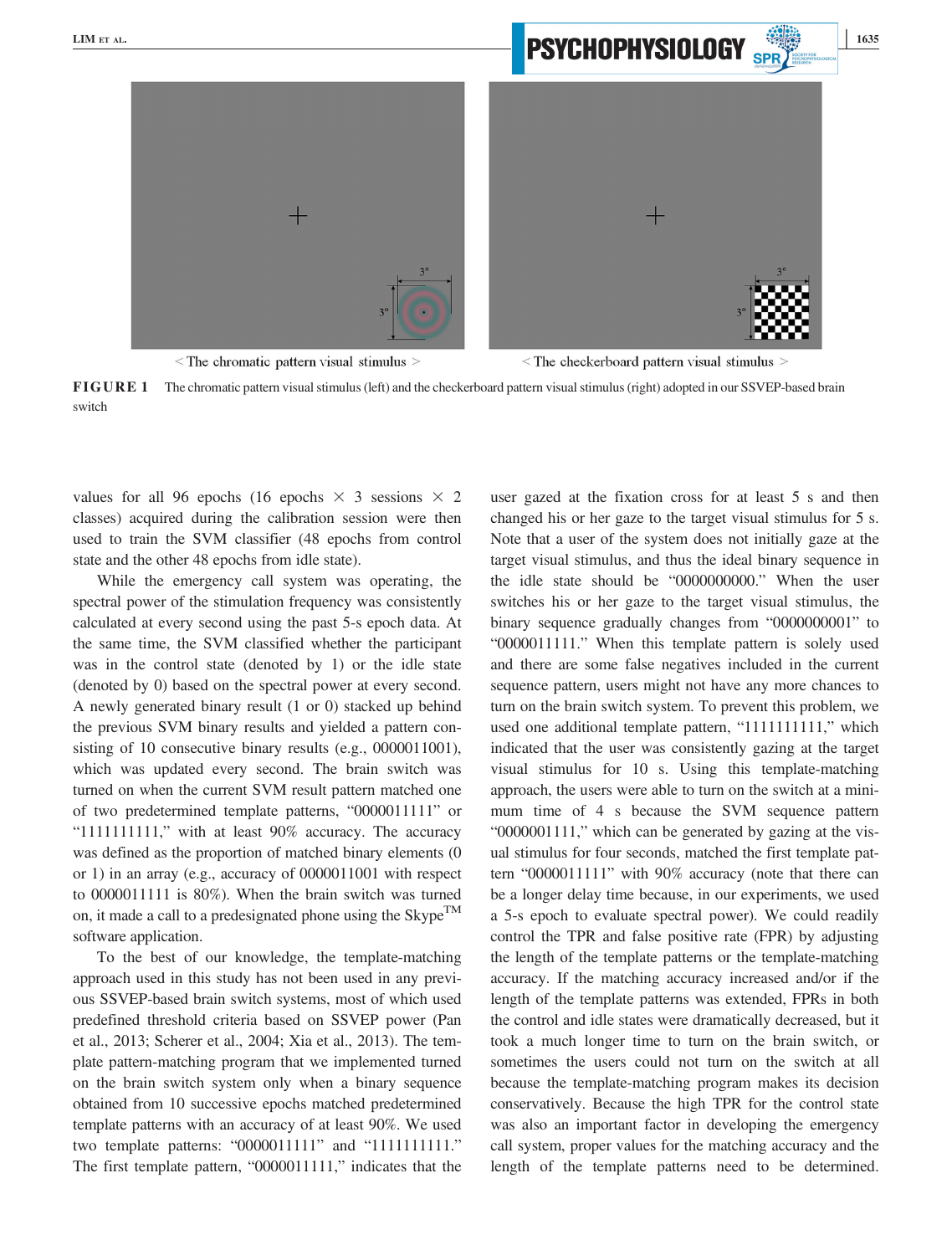# **1636 | PSYCHOPHYSIOLOGY SPR SECOND CONTROL**

Ideally, it is desirable to optimize these values for each individual user through repeated experiments, which would be an important topic for future studies.

## 2.3 <sup>|</sup> Experimental procedures

Before the main online experiments, a preliminary experiment was conducted with healthy study participants to investigate whether the chromatic visual stimulus was more comfortable than the conventional checkerboard visual stimulus. The participants were asked to gaze at either the chromatic stimulus or a  $4 \times 4$  square black-and-white checkerboard stimulus, both of which flickered at 6 Hz, for 5 minutes. The flickering frequency of 6 Hz was selected because it is an aliquot of the monitor refreshing rate (60 Hz) and theta frequency band (4–8 Hz) was reported to elicit clear SSVEP responses in most subjects (Hwang et al., 2012). The presentation sequence of each visual stimulus was randomly determined for each participant but artificially counterbalanced. In other words, the checkerboard stimulus was presented first for the half of the participants, while the chromatic stimulus was presented first for the last of the participants. Both stimuli were set up so that they had identically sized focal areas that were located at the bottom-right side of the 21-inch LCD monitor screen; these conditions were repeated in the main experiment. The entire process was repeated twice; thus, four 5-minute sessions were performed for each participant, with a short break between successive sessions. After the preliminary experiments, the participants reported which stimulus was relatively more comfortable to their eyes. We did not use any numerical scale to quantify the comfortability but simply asked each participant to choose one of the following three answers: first stimulus, second stimulus, and no significant difference. There was no EEG recording during the preliminary experiment.

To compare the performance of the brain switches based on either chromatic or checkerboard visual stimulus, online experiments were conducted again with 14 healthy participants. The online experiments were conducted 10 times with a randomly presented chromatic visual stimulus or a checkerboard visual stimulus, each flickering at 6 Hz. Both visual stimuli had identically sized areas and were located on the bottom-right side of the monitor screen, as in the preliminary experiments (see Figure 1). In each trial of the experiment, the participants were asked to gaze at the target visual stimulus to turn on the brain switch (control state) or at a fixation cross on the center of the same screen if they did not want to turn on the brain switch (idle state). We provided verbal instructions as to when the participant needed to gaze at the flickering stimulus. Right after the verbal instruction by an experimenter, a pure-tone beep sound was generated from the computer speaker. The experimenter pushed a keyboard

button to generate the beep sound, when the timing was recorded in the computer. The participants were instructed to keep gazing at the fixation cross until a beep sound was presented. When the brain switch was on, auditory feedback was provided using a recorded voice saying "on." We recorded the time each patient required to turn on the brain switch and to maintain the idle state for each trial. The time required to maintain the idle state was defined as the time period from the starting time of each trial to a time when the brain switch system turned on by an unexpected false positive. Wilcoxon signed rank test was used to compare the performances of two brain switch systems with different visual stimuli.

Three patients with severe ALS (A1–A3) were also recruited to further evaluate the feasibility of the online emergency call system. After the initial calibration session, which lasted for 2 minutes, they were asked to gaze at either the visual stimulus or the fixation cross, 10 times each. As with the experiments performed with healthy participants, we provided the patients with verbal instructions as to when to gaze at the flickering stimulus and used the same auditory feedback. For each trial, we measured the time required to turn on the brain switch and the time required to maintain the idle state.

In contrast with the online experiments with healthy participants, the patients were presented with only one visual stimulus (chromatic pattern visual stimulus) because we anticipated it would be too fatiguing for the patients' eyes after a long experimental time. All three patients were given a sufficient break after completing the first online experiment, after which they tried to make three phone calls to their guardians using our emergency call system, which combined the brain switch and  $\text{Skype}^{\text{TM}}$ ; we only measured the time it took to connect to Skype<sup>TM</sup> after the presentation of a beep sound. Last, to evaluate the test-retest reliability of long-term use of our system, we had one of the patients (A2) use the emergency call system 20 times over 4 weeks (five times per week) using the initial calibration data acquired during the first experiment.

# 3 <sup>|</sup> RESULTS

In the preliminary experiment, most healthy participants except only three participants reported that the chromatic visual stimulus was more comfortable for their eyes than the conventional checkerboard visual stimulus, while the other three participants reported experiencing no significant difference in stimulus comfortability. Our results were consistent with a previous study that concluded that chromatic visual stimulus was a comfortable stimulation method for users (Lai et al., 2011). Figure 2 shows an example of SSVEP responses elicited by two different (chromatic and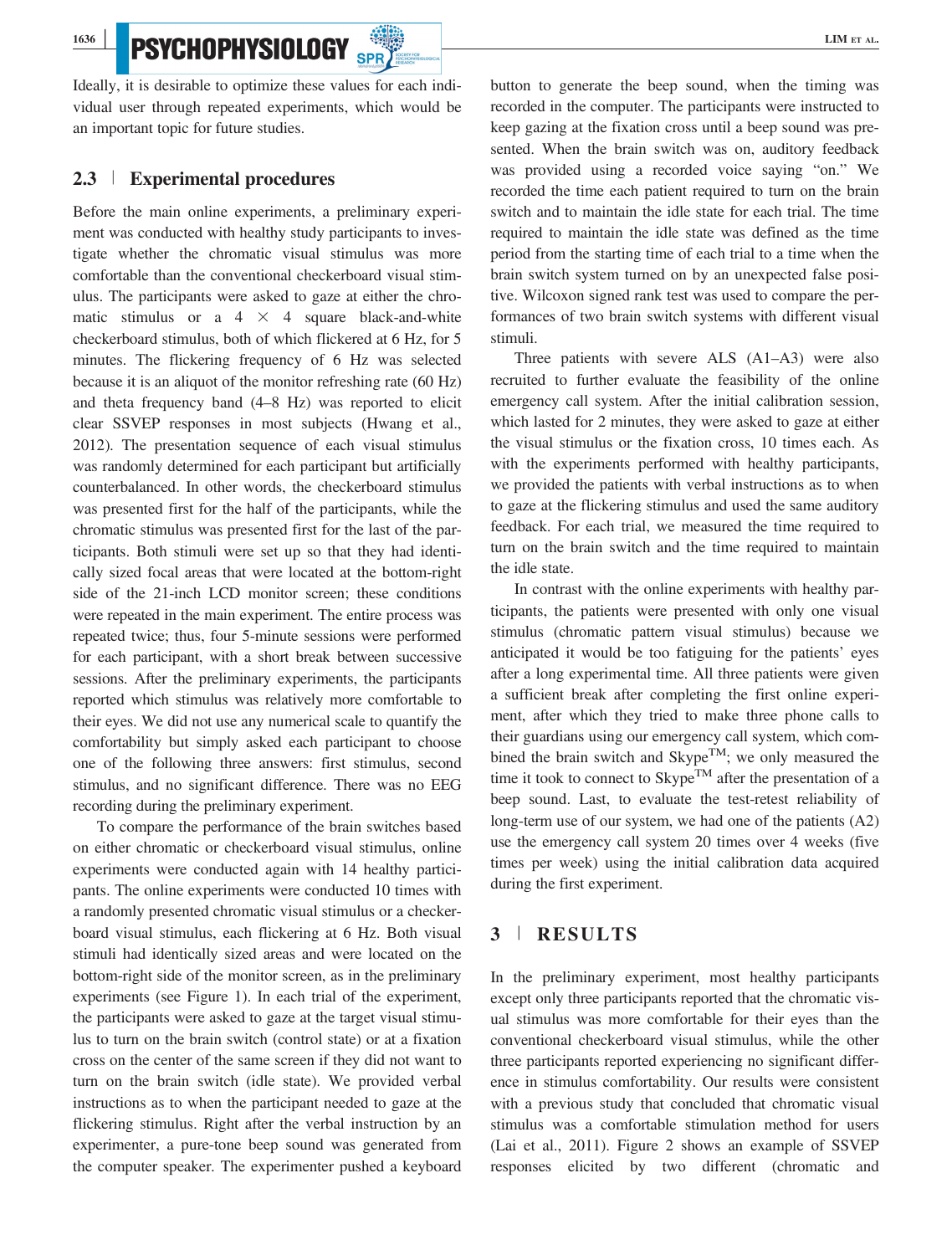

FIGURE 2 An example of power spectra evaluated using a 5-s EEG epoch recorded during "control state." The left and right spectra were obtained while a participant (H6—randomly selected) was staring at checkerboard pattern and chromatic pattern visual stimuli, respectively. Both visual stimuli flickered at 6 Hz. Both spectra show clear SSVEP peaks at the stimulation frequency

**Frequency (Hz)** 

checkerboard) visual stimuli flickering at 6 Hz. As seen from the figure, both visual stimuli could elicit clear SSVEP peak at the stimulation frequency, and thus could be used for implementing SSVEP-based brain switch systems.

Table 1 shows the summary of the online experimental results for all healthy participants. The average times needed to turn on the brain switch were 9.9 s and 13.4 s for chromatic stimulus and checkerboard stimulus, respectively  $(p = .13)$ . The average times required to maintain the idle state were 191.9 s and 158.7 s for chromatic stimulus and checkerboard stimulus, respectively ( $p = .52$ ). Although no statistical significance was reported, our results show that the SSVEP-based brain switch system using chromatic visual stimulus is comparable to the conventional system using checkerboard stimulus in terms of BCI performance. The TPR and FPR for our system were 6.06/min and 0.31/min, respectively, which is comparable to results from previous SSVEP-based brain switch studies (Ortner et al., 2011; Pan et al., 2013); however, direct comparison of the results might not be appropriate due to the different experimental conditions and different classification algorithms. We also measured ALS patients' average times for turning on the switch and maintaining the idle state. As previously mentioned, all patients were presented with chromatic visual stimulus. The average time needed for the patients to turn on the brain switch was 11.8 s, whereas that needed for them to maintain the idle state was 101.4 s (Table 2). The results of

experiments with patients were worse than those with the healthy participants, as expected.

Figure 3 shows examples of the binary sequences resulting from SVM while a participant (H8) was trying to operate one of the two different types of brain switches. In Figure 3, each of the 5-s EEG epochs was classified as either 1 (control state, depicted as blue or red vertical line) or 0 (idle state, no vertical line). As shown in the figure, participant H8 was only able to turn on the brain switch after he had been gazing at the flickering chromatic visual stimulus for 4 s; this was because the sequence pattern "0000001111" was matched with one of the predetermined template patterns "0000011111" with 90% accuracy. Figure 3 shows that the participant turned on the brain switch more quickly and maintained the idle state longer when a chromatic visual stimulus was used than when a checkerboard stimulus was used. In the figure, the SVM results from the checkerboard stimulus condition included many more false positives and false negatives than those from the chromatic stimulus condition, which might result in differences in the overall BCI performances in the online experiments. It is thought that the checkerboard stimulus was so intense that it sometimes elicited unwanted SSVEP responses due to peripheral vision even when the participants were staring at the central fixation cross.

We conducted additional online experiments to further validate the practicality of our emergency call system with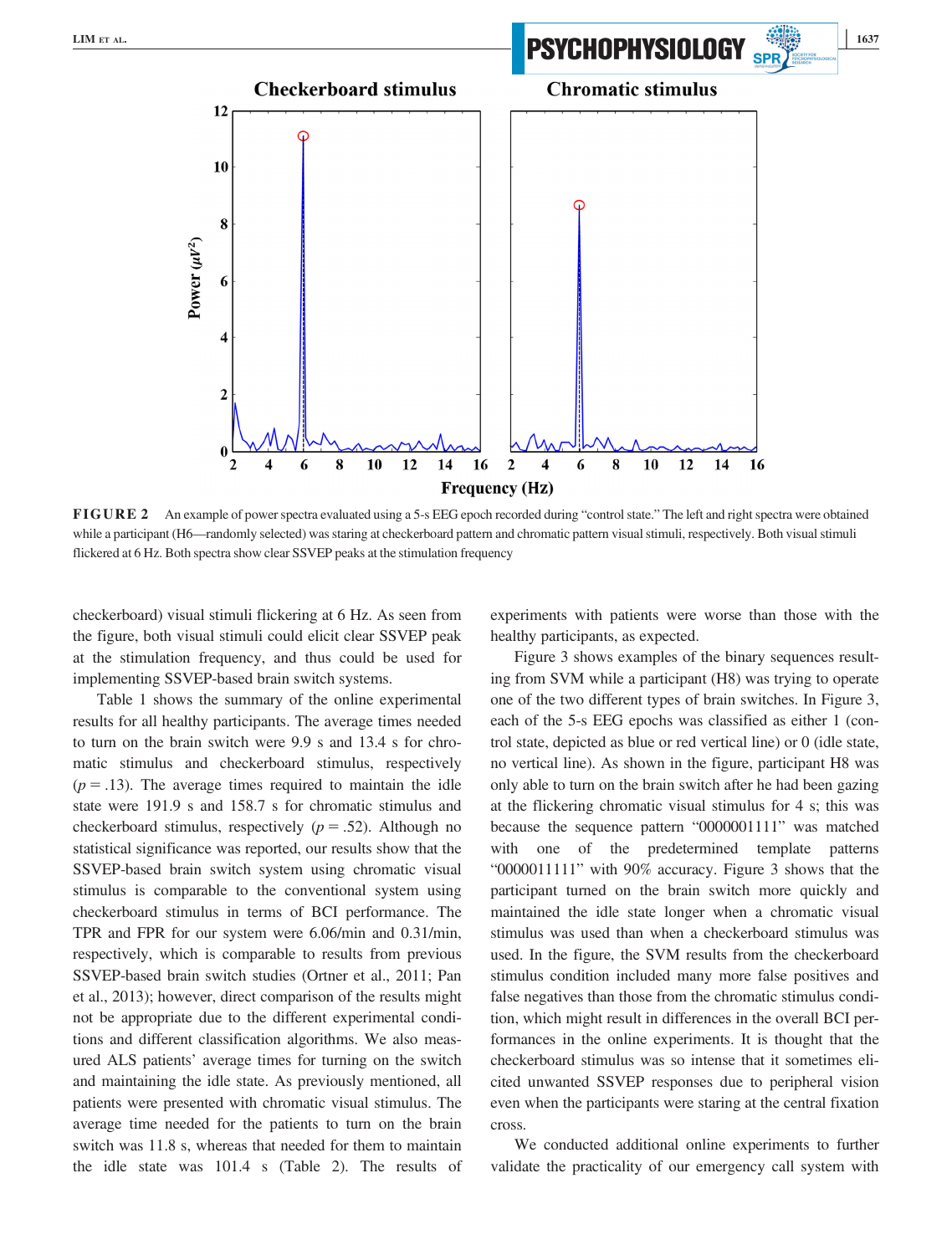

TABLE 1 Summary of online experimental results for all healthy participants. "Control" represents the average time required to turn on the brain switch system, while "Idle" represent the average time for maintaining idle state without false positives. "SD" represents the standard deviation

| <b>Stimulus type</b>  | Chromatic visual stimulus (s) |               | Checkerboard visual stimulus (s) |               |  |  |
|-----------------------|-------------------------------|---------------|----------------------------------|---------------|--|--|
| <b>Participant ID</b> | Control (SD)                  | Idle (SD)     | Control (SD)                     | Idle (SD)     |  |  |
| H1                    | 6.8(1.1)                      | 111.8 (115.8) | 9.4(3.4)                         | 101.2(66.6)   |  |  |
| H2                    | 9.6(5.5)                      | 159.6 (99.4)  | 9.8(10.8)                        | 88.6 (63.8)   |  |  |
| H <sub>3</sub>        | 4.2(0.8)                      | 236.4 (114.7) | 17.0(14.6)                       | 176.2(88.1)   |  |  |
| H <sub>4</sub>        | 10.2(13.3)                    | 109.0(70.8)   | 11.0(5.3)                        | 140.2(82.1)   |  |  |
| H <sub>5</sub>        | 5.4(1.1)                      | 364.0 (119.1) | 22.4(11.1)                       | 123.4 (91.3)  |  |  |
| H <sub>6</sub>        | 12.2(4.0)                     | 80.8 (61.9)   | 26.4(13.8)                       | 261.6(65.0)   |  |  |
| H7                    | 8.6(2.1)                      | 300(0.0)      | 12.8(14.2)                       | 68.0 (48.2)   |  |  |
| H <sub>8</sub>        | 22.4(10.7)                    | 88.0 (97.3)   | 9.6(1.5)                         | 189.6 (104.7) |  |  |
| H <sup>9</sup>        | 6.2 $(1.3)$                   | 300(0.0)      | 6.6(1.9)                         | 125.2(63.6)   |  |  |
| H10                   | 18.0(20.8)                    | 212.4 (115.3) | 8.4(2.5)                         | 267.6 (72.4)  |  |  |
| H11                   | 10.2(2.3)                     | 158.8 (99.6)  | 7.6(1.3)                         | 261.2 (73.6)  |  |  |
| H12                   | 8.8(4.1)                      | 167.0(113.1)  | 31.8(26.9)                       | 73.6 (78.2)   |  |  |
| H13                   | 6.6(2.1)                      | 232.0 (100.9) | 7.0(2.0)                         | 203.0 (101.6) |  |  |
| H14                   | 9.4(1.7)                      | 272.4 (55.8)  | 8.2(3.3)                         | 142.6(105.3)  |  |  |
| Average               | 9.9                           | 191.9         | 13.4                             | 158.7         |  |  |

three patients (A1–A3). These patients could always make phone calls to their guardians in average times of 7, 6.67, and 6 s, respectively. Figure 4 shows a series of snapshots taken during the online experiments, when one of the patients (A1) called her husband using our emergency call system. A sample movie of this experiment can be found online [\(https://youtu.be/DQQR8MgRo6M](https://youtu.be/DQQR8MgRo6M)) as well as in the attached supplementary movie file. Table 3 shows the results of the following test-retest reliability experiments, which clearly demonstrate that patient A2 was able to use our system with the initial calibration data without needing additional training sessions for 4 weeks. Although there was a

TABLE 2 Summary of online experimental results for all ALS patients

| <b>Participant ID</b> | Control (SD) | Idle (SD)   |
|-----------------------|--------------|-------------|
| A <sub>1</sub>        | 18.3 (11.9)  | 75.3 (32.3) |
| A <sub>2</sub>        | 7.6(2.7)     | 109.0(44.7) |
| A <sub>3</sub>        | 9.7(2.1)     | 120(0)      |
| Average               | 11.8         | 101.4       |

sudden drop in the performance of the system in the third week, the performance was recovered in the fourth week to the performance level of the second week. These online experimental results showed that the SSVEP-based brain switch system has the potential to be used successfully in practical scenarios. Nevertheless, the system will benefit from further improvements, which will be discussed in the Discussion section.

# 4 <sup>|</sup> DISCUSSION

Herein, we present findings from evaluations of a brain switch–based emergency call system that we developed for patients in an LIS. This system allows patients to call their guardians or caregivers by simply staring at flickering visual stimulus for a short period of time. We adopted chromatic visual stimulus flickering at a specific frequency, which had not been used to elicit SSVEP prior to this study. We compared the performances of the SSVEP-based brain switches using a chromatic visual stimulus versus the conventional checkerboard visual stimulus. According to our experimental results, the average time needed to turn on the brain switch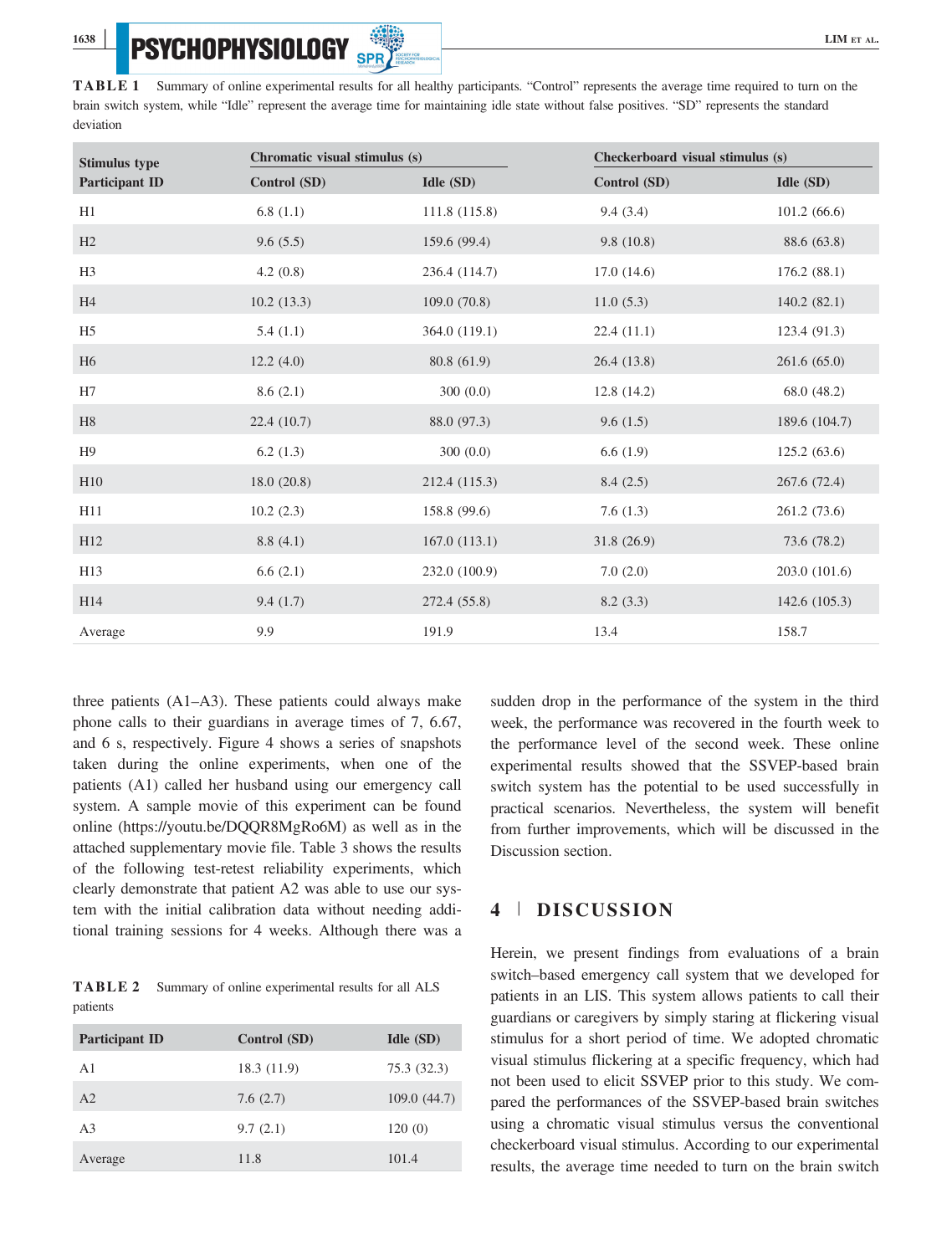

< Chromatic visual stimulus >



## < Checkerboard visual stimulus >



FIGURE 3 Examples of the binary sequences resulting from SVM while a participant (H8, male) operated two different types of brain switches with chromatic or checkerboard visual stimulus. In the figures, "control state" represents time-varying classification results while the participant switched his attention from a fixation cross to the flickering visual stimulus at 10 s (marked with a vertical red arrow), while "idle state" represents the classification results while the participant gazed at a fixation cross at the center of the screen all the time



FIGURE 4 A series of snapshots from the online experiment taken while a participant (A1) called her husband using our emergency call system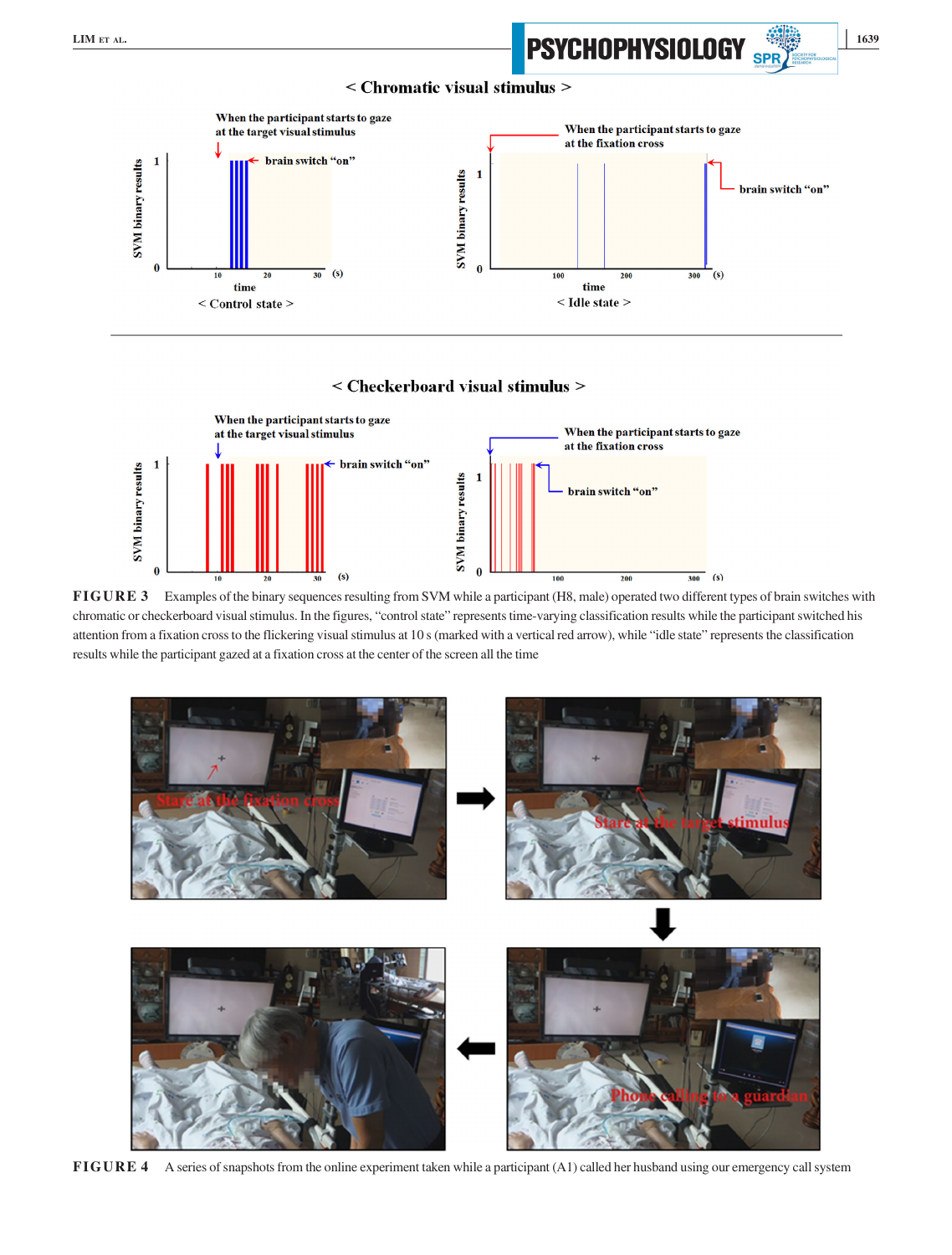TABLE 3 Results of the test-retest reliability experiment

|                | 1st week       |             | 2nd week       |             |                |             | 4th week |      |  |
|----------------|----------------|-------------|----------------|-------------|----------------|-------------|----------|------|--|
| <b>Trial</b>   | <b>Control</b> | <b>Idle</b> | <b>Control</b> | <b>Idle</b> | <b>Control</b> | <b>Idle</b> | Control  | Idle |  |
|                | 6              | 187         | 6              | 194         | 10             | 180         | 6        | 61   |  |
| 2              | $\tau$         | 80          | 5              | 42          | 24             | 118         | 20       | 65   |  |
| 3              | 8              | 90          | 19             | 85          | 130            | 24          | 7        | 18   |  |
| $\overline{4}$ | 12             | 105         | 11             | 171         | 43             | 180         | $\tau$   | 180  |  |
| 5              | 5              | 83          | 12             | 31          | 23             | 180         | 9        | 126  |  |
| Average        | 7.6            | 109.0       | 10.6           | 104.6       | 46.0           | 136.4       | 9.8      | 90.0 |  |

with the chromatic visual stimulus was 9.9 s, and the average time to maintain the idle state was 191.9 s with healthy participants. We found that, overall, the performance of the chromatic stimulus was comparable to that of the checkerboard stimulus in terms of BCI performance. Considering that more participants reported that the chromatic stimulus was less stimulating to their eyes, the use of chromatic visual stimulus would be a new additional option for SSVEP-based brain switch systems. Note that the conventional checkerboard stimulus was still better for some participants, and thus we used the phrase "a new additional option" instead of "a new alternative." One of the most important contributions of our study might be the estimation of the test-retest reliability of the emergency call system when used by a patient with severe ALS; our results showed good system performance with up to 4 weeks of consecutive use.

In general, it is difficult to achieve a high TPR in the control state while maintaining a low FPR in the idle state because of the large temporal variability of the brain signal (Pan et al., 2013). To circumvent this problem, Pan et al. (2013) proposed a pseudo-key-based approach for the SSVEP-based brain switch. In the Pan et al. (2013) study, a target key and additional pseudo-keys were displayed on the monitor screen, and the SSVEP powers of the target key and the pseudo-keys were compared to improve the discrimination rate of the control and idle states. On the other hand, Cao, Li, Ji, and Jiang (2014) proposed a hybrid brain switch that combined motor imagery-based sensorimotor rhythms and SSVEP to control the direction and speed of a wheelchair. Both of the previous studies concluded that their approaches were more efficient and accurate than the conventional SSVEP-based brain switches although they did not test their systems with patients. In comparison to the previous studies that tried to achieve high TPRs for the control state and low FPRs for the idle state with an SSVEP-based brain switch, we did not use any additional (pseudo) targets or additional brain rhythms. Instead, we adopted a template pattern-matching method that can potentially manipulate the TPR and FPR by adjusting some control parameters used in

the pattern-matching process, which will be explained in the following paragraph.

Conventional brain switches changed the system state not only from the "off" state to the "on" state, but also from the "on" state to the "off" state (Müller-Putz et al., 2006). In our study, the brain switch did not include a function to turn off the system because our emergency call system did not need such a function. Nevertheless, it is expected that our brain switch system can be readily applied to other BCI applications that require a "turning-off" function, such as P300-based mental spelling systems and sensorimotor rhythm–based wheelchair/robot-arm controllers, with merely a slight modification. In order to implement the "turning-off" function in our brain switch system, new template patterns "1111100000" and "0000000000" can be used instead of "0000011111" and "1111111111."

In our study, we used a 5-s epoch to evaluate spectral power, which is relatively long compared to the conventional SSVEP-based BCI studies. We used such a long epoch length to increase the accuracy of the SSVEP detection because reliability of the emergency call system was thought to be more important than the response time. Nevertheless, adopting a better feature extraction method such as canonical correlation analysis (CCA) would be considered in future studies to enhance the overall performance of our emergency call system because the use of CCA features enhanced the overall BCI performance in many recent SSVEP-based BCI studies (Wang et al., 2016; Wieser, Miskovic, & Keil, 2016; Zhang et al., 2013, 2014, 2015, 2017). In addition, we asked the participants to gaze at the fixation cross during the idle state; however, this condition might not be realistic because many patients with ALS generally spend time watching TV. Considering more realistic experimental conditions would be another topic that needs to be further investigated in future studies.

To the best of our knowledge, no previous SSVEP-based brain switches have been applied to patients with severe ALS, with complete loss of function and atrophy of muscles (except the ocular muscles). In this sense, the results of our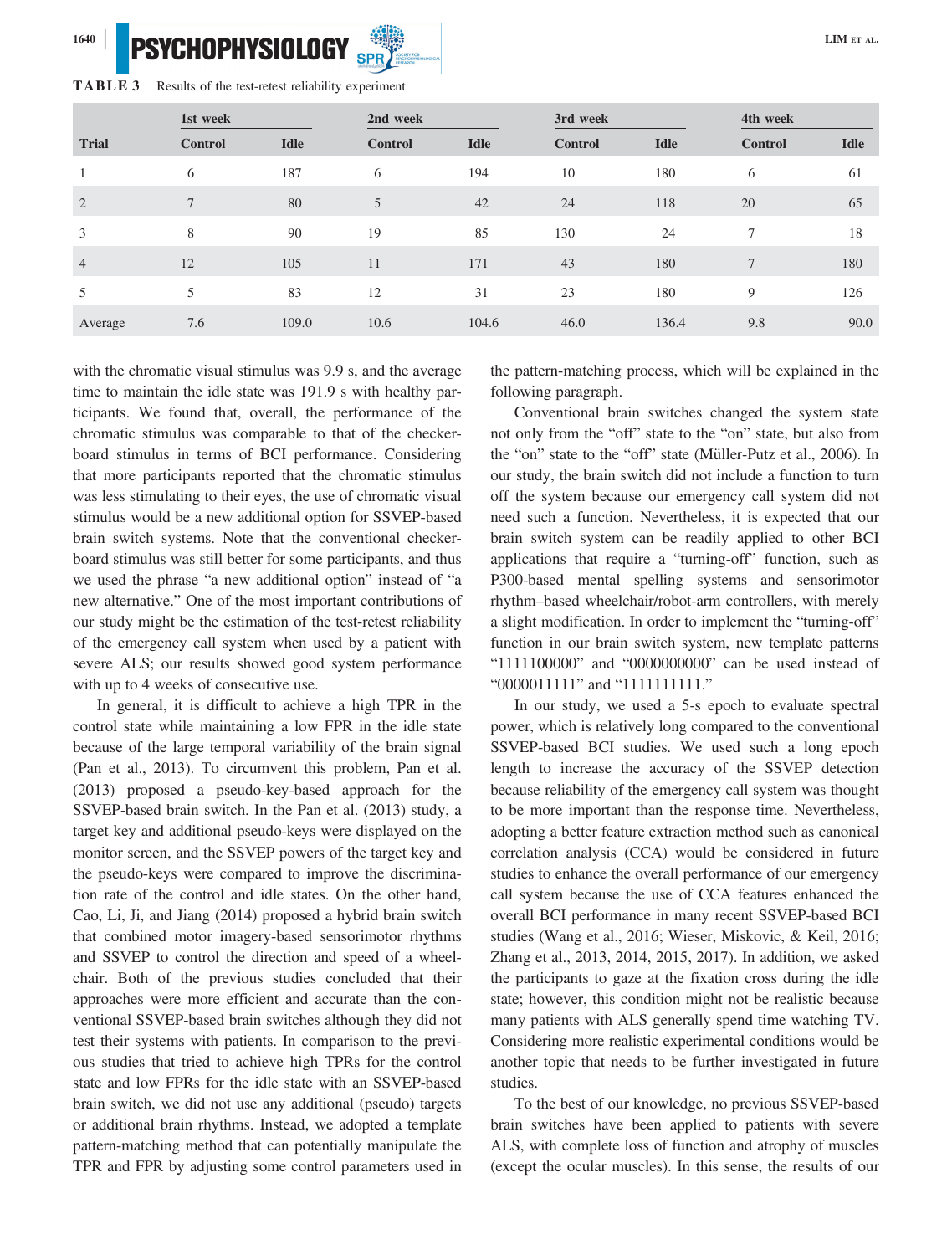study seem particularly meaningful because the potential clinical feasibility of an SSVEP-based BCI system was verified with patients in LIS, who are more suitable targets for BCI system applications. There are some experimental conditions of our study that were particularly important considerations when conducting online experiments with LIS patients. For example, the total experimental time should be carefully controlled, and an appropriate break time needs to be added between trials/sessions, in consideration of the fact that patients cannot directly express whether they feel mental or physical fatigue during online experimentation. Additionally, because patients in an LIS are generally bedridden and require mechanical ventilation through a tracheostomy, the experimenters should pay particular attention while they are attaching the electrodes to patients' occipital areas. We used a doughnut/ring-shaped cushion to secure space between the electrodes and the bed (Hwang et al., 2016).

Clinical feasibility of SSVEP-based BCI systems has been seamlessly questioned since early 2000s (Wolpaw et al., 2002) because the development of camera-based eye trackers can provide very sensitive and accurate estimations of gaze directions (Cecotti, 2016; Kim, Kim, & Jo, 2015; Pasqualotto et al., 2015). Modern eye trackers exhibited nearly 100% recognition accuracy in two-class communication paradigm when each single trial takes 8 s (Kathner, Kubler, & Halder, 2015), or showed a typing speed as fast as 1.5 letters per second (Naqvi, Arsalan, & Park, 2017). Nevertheless, if the performance of SSVEP-based BCI systems can be further improved, the SSVEP-based BCI would be a promising alternative to the eye-tracker system, because the current eye tracker–based communication device also has its own limitations such that the camera occludes a part of the user's view and its performance is highly influenced by surrounding illumination (Morimoto & Mimica, 2005).

## 5 <sup>|</sup> CONCLUSIONS

In this study, we implemented an emergency call system based on an SSVEP-based brain switch that can be used by patients in an LIS to call their guardians. We tested a visually less stimulating chromatic visual stimulus as an alternative to the conventional checkerboard stimulus, and we applied a template-matching approach for the implementation of the brain switch system. A series of online experiments performed with 14 healthy participants showed that the SSVEPbased brain switch with the chromatic visual stimulus was better than that with the conventional checkerboard visual stimulus with regard to comfort, while the overall BCI performances of both approaches were not significantly different. Online experiments with three patients in an LIS showed that they could successfully call their guardians in an average time of 6.56 s using our emergency call system.

 $\frac{LIMET AL.}{NEM SET AL.}$ 

Additionally, our test-retest reliability experiment results showed that the implemented emergency call system can be used up to at least 4 weeks without changing the initial calibration data, which is another contribution of our study.

### REFERENCES

- Aleem, I., & Chau, T. (2013). Towards a hemodynamic BCI using transcranial Doppler without user-specific training data. Journal of Neural Engineering, 10(1), 016005. doi:[10.1088/1741-2560/10/](info:doi/10.1088/1741-2560/10/1/016005) [1/016005](info:doi/10.1088/1741-2560/10/1/016005)
- Bauer, G., Gerstenbrand, F., & Rumpl, E. (1979). Varieties of the locked-in syndrome. Journal of Neurology, 221(2), 77–91. doi: [10.1007/bf00313105](info:doi/10.1007/bf00313105)
- Boillée, S., Vande Velde, C., & Cleveland, D. (2006). ALS: A disease of motor neurons and their nonneuronal neighbors. Neuron, 52(1), 39–59. doi[:10.1016/j.neuron.2006.09.018](info:doi/10.1016/j.neuron.2006.09.018)
- Borisoff, J. F., Mason, S. G., Bashashati, A., & Birch, G. E. (2004). Brain-computer interface design for asynchronous control applications: Improvements to the LF-ASD asynchronous brain switch. IEEE Transactions on Biomedical Engineering, 51(6), 985–992. doi[:10.1109/tbme.2004.827078](info:doi/10.1109/tbme.2004.827078)
- Cao, L., Li, J., Ji, H., & Jiang, C. (2014). A hybrid brain computer interface system based on the neurophysiological protocol and brain-actuated switch for wheelchair control. Journal of Neuroscience Methods, 229, 33–43. doi[:10.1016/j.jneumeth.2014.03.011](info:doi/10.1016/j.jneumeth.2014.03.011)
- Cecotti, H. (2016). A multimodal gaze-controlled virtual keyboard. IEEE Transactions on Human-Machine Systems, 46(4), 601–606. doi[:10.1109/thms.2016.2537749](info:doi/10.1109/thms.2016.2537749)
- Coyle, S. M., Ward, T. E., & Markham, C. M. (2007). Brain-computer interface using a simplified functional near-infrared spectroscopy system. Journal of Neural Engineering, 4(3), 219–226. doi[:10.1088/1741-2560/4/3/007](info:doi/10.1088/1741-2560/4/3/007)
- Fatourechi, M., Ward, R. K., & Birch, G. E. (2008). A self-paced braincomputer interface system with a low false positive rate. Journal of Neural Engineering, 5(1), 9–23. doi:[10.1088/1741-2560/5/1/002](info:doi/10.1088/1741-2560/5/1/002)
- Fazli, S., Mehnert, J., Steinbrink, J., Curio, G., Villringer, A., Müller, K. R., & Blankertz, B. (2012). Enhanced performance by a hybrid NIRS-EEG brain computer interface. NeuroImage, 59(1), 519– 529. doi:[10.1016/j.neuroimage.2011.07.084](info:doi/10.1016/j.neuroimage.2011.07.084)
- Galán, F., Nuttin, M., Lew, E., Ferrez, P. W., Vanacker, G., Philips, J., & Millan, J. d. R. (2008). A brain-actuated wheelchair: Asynchronous and non-invasive brain-computer interfaces for continuous control of robots. Clinical Neurophysiology, 119(9), 2159– 2169. doi[:10.1016/j.clinph.2008.06.001](info:doi/10.1016/j.clinph.2008.06.001)
- Guger, C., Daban, S., Sellers, E., Holzner, C., Krausz, G., Carabalona, R., ... Edlinger, G. (2009). How many people are able to control a P300-based brain-computer interface (BCI)? Neuroscience Letters, 462(1), 94–98. doi[:10.1016/j.neulet.2009.06.045](info:doi/10.1016/j.neulet.2009.06.045)
- Hong, B., Guo, F., Liu, T., Gao, X., & Gao, S. (2009). N200-speller using motion-onset visual response. Clinical Neurophysiology, 120(9), 1658–1666. doi:[10.1016/j.clinph.2009.06.026](info:doi/10.1016/j.clinph.2009.06.026)
- Hwang, H. J., Kwon, K., & Im, C. H. (2009). Neurofeedback-based motor imagery training for brain-computer interface (BCI). Journal of Neuroscience Methods, 179(1), 150–156. doi[:10.1016/j.](info:doi/10.1016/j.jneumeth.2009.01.015) [jneumeth.2009.01.015](info:doi/10.1016/j.jneumeth.2009.01.015)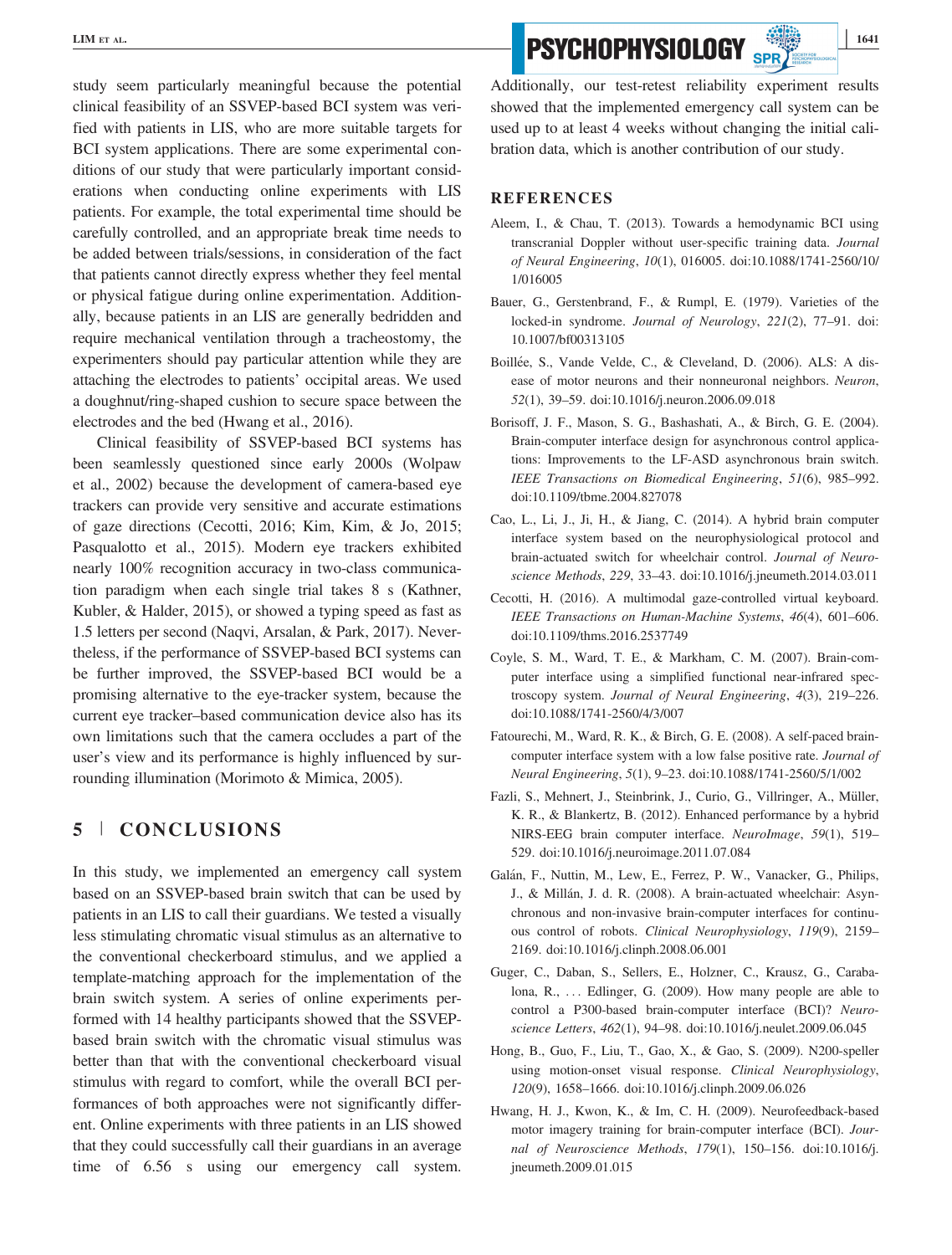- Hwang, H. J., Lim, J. H., Jung, Y. J., Choi, H., Lee, S. W., & Im, C. H. (2012). Development of an SSVEP-based BCI spelling system adopting a QWERTY-style LED keyboard. Journal of Neuroscience Methods, 208(1), 59–65. doi[:10.1016/j.jneumeth.2012.04.011](info:doi/10.1016/j.jneumeth.2012.04.011)
- Hwang, H.-J., Han, C.-H., Lim, J.-H., Kim, Y.-W., Choi, S.-I., An, K.-O., ... Im, C.-H. (2016). Clinical feasibility of brain-computer interface based on steady-state visual evoked potential in patients with locked-in syndrome: Case studies. Psychophysiology, 54(3), 444–451. doi[:10.1111/psyp.12793](info:doi/10.1111/psyp.12793)
- Kathner, I., Kubler, A., & Halder, S. (2015). Comparison of eye tracking, electrooculography and an auditory brain-computer interface for binary communication: A case study with a participant in the locked-in state. Journal of Neuroengineering and Rehabilitation, 12, 11. doi:[10.1186/s12984-015-0071-z](info:doi/10.1186/s12984-015-0071-z)
- Kim, M., Kim, B. H., & Jo, S. (2015). Quantitative evaluation of a lowcost noninvasive hybrid interface based on EEG and eye movement. IEEE Transactions on Neural Systems and Rehabilitation Engineering, 23(2), 159–168. doi:[10.1109/tnsre.2014.2365834](info:doi/10.1109/tnsre.2014.2365834)
- Lai, S. M., Zhang, Z., Hung, Y. S., Niu, Z., & Chang, C. (2011). A chromatic transient visual evoked potential based encoding/decoding approach for brain-computer interface. IEEE Journal on Emerging and Selected Topics in Circuits and Systems, 1(4), 578–589. doi[:10.1109/jetcas.2011.2178734](info:doi/10.1109/jetcas.2011.2178734)
- Leeb, R., Friedman, D., Müller-Putz, G. R., Scherer, R., Slater, M., & Pfurtscheller, G. (2007). Self-paced (asynchronous) BCI control of a wheelchair in virtual environments: A case study with a tetraplegic. Computational Intelligence and Neuroscience, 2007, 79642. doi:[10.1155/2007/79642](info:doi/10.1155/2007/79642)
- Leuthardt, E. C., Schalk, G., Wolpaw, J. R., Ojemann, J. G., & Moran, D. W. (2004). A brain-computer interface using electrocorticographic signals in humans. Journal of Neural Engineering, 1(2), 63–71. doi:[10.1088/1741-2560/1/2/001](info:doi/10.1088/1741-2560/1/2/001)
- Mason, S. G., & Birch, G. E. (2000). A brain-controlled switch for asynchronous control applications. IEEE Transactions on Biomedical Engineering, 47(10), 1297–1307. doi[:10.1109/10.871402](info:doi/10.1109/10.871402)
- McFarland, D. J., & Wolpaw, J. R. (2008). Brain-computer interface operation of robotic and prosthetic devices. Computer, 41(10), 52–56. doi:[10.1109/mc.2008.409](info:doi/10.1109/mc.2008.409)
- Mellinger, J., Schalk, G., Braun, C., Preissl, H., Rosenstiel, W., Birbaumer, N., & Kübler, A. (2007). An MEG-based brain-computer interface (BCI). NeuroImage, 36(3), 581–593. doi:[10.1016/j.](info:doi/10.1016/j.neuroimage.2007.03.019) [neuroimage.2007.03.019](info:doi/10.1016/j.neuroimage.2007.03.019)
- Millán, J. D. R., & Mouriño, J. (2003). Asynchronous BCI and local neural classifiers: An overview of the adaptive brain interface project. IEEE Transactions on Neural Systems and Rehabilitation Engineering, 11(2), 159–161. doi[:10.1109/tnsre.2003.814435](info:doi/10.1109/tnsre.2003.814435)
- Morimoto, C. H., & Mimica, M. R. M. (2005). Eye gaze tracking techniques for interactive applications. Computer Vision and Image Understanding, 98, 4–24. doi:[10.1016/j.cviu.2004.07.010](info:doi/10.1016/j.cviu.2004.07.010)
- Müller-Putz, G. R., Kaiser, V., Solis-Escalante, T., & Pfurtscheller, G. (2010). Fast set-up asynchronous brain-switch based on detection of foot motor imagery in 1-channel EEG. Medical and Biological Engineering and Computing, 48(3), 229–233. doi: [10.1007/s11517-009-0572-7](info:doi/10.1007/s11517-009-0572-7)
- Müller-Putz, G. R., & Pfurtscheller, G. (2008). Control of an electrical prosthesis with an SSVEP-based BCI. IEEE Transactions on

Biomedical Engineering, 55(1), 361–364. doi:[10.1109/](info:doi/10.1109/tbme.2007.897815) [tbme.2007.897815](info:doi/10.1109/tbme.2007.897815)

- Müller-Putz, G. R., Scherer, R., Pfurtscheller, G., & Rupp, R. (2006). Brain-computer interfaces for control of neuroprostheses: From synchronous to asynchronous mode of operation. Biomedizinische Technik, 51(2), 57–63. doi[:10.1515/bmt.2006.011](info:doi/10.1515/bmt.2006.011)
- Myrden, A. J. B., Kushki, A., Sejdić, E., Guerguerian, A. M., & Chau, T. (2011). A brain-computer interface based on bilateral transcranial Doppler ultrasound. PLoS ONE, 6(9), e24170. doi: [10.1371/journal.pone.0024170](info:doi/10.1371/journal.pone.0024170)
- Naqvi, R. A., Arsalan, M., & Park, K. R. (2017). Fuzzy systembased target selection for a NIR camera-based gaze tracker. Sensors, 17(4), 862. doi[:10.3390/s17040862](info:doi/10.3390/s17040862)
- Nicolas-Alonso, L. F., & Gomez-Gil, J. (2012). Brain computer interfaces, a review. Sensors, 12(2), 1211–1279. doi[:10.3390/s120201211](info:doi/10.3390/s120201211)
- Ortner, R., Allison, B. Z., Korisek, G., Gaggl, H., & Pfurtscheller, G. (2011). An SSVEP BCI to control a hand orthosis for persons with tetraplegia. IEEE Transactions on Neural Systems and Rehabilitation Engineering, 19(1), 1–5. doi:[10.1109/tnsre.2010.2076364](info:doi/10.1109/tnsre.2010.2076364)
- Pan, J., Li, Y., Zhang, R., Gu, Z., & Li, F. (2013). Discrimination between control and idle states in asynchronous SSVEP-based brain switches: A pseudo-key-based approach. IEEE Transactions on Neural Systems and Rehabilitation Engineering, 21(3), 435– 443. doi:[10.1109/tnsre.2013.2253801](info:doi/10.1109/tnsre.2013.2253801)
- Pasqualotto, E., Matuz, T., Federici, S., Ruf, C. A., Bartl, M., Belardinelli, M. O., ... Halder, S. (2015). Usability and workload of access technology for people with severe motor impairment: A comparison of brain-computer interfacing and eye tracking. Neurorehabilitation and Neural Repair, 29(10), 950–957. doi: [10.1177/1545968315575611](info:doi/10.1177/1545968315575611)
- Ramsey, N. F., Van De Heuvel, M. P., Kho, K. H., & Leijten, F. S. S. (2006). Towards human BCI applications based on cognitive brain systems: An investigation of neural signals recorded from the dorsolateral prefrontal cortex. IEEE Transactions on Neural Systems and Rehabilitation Engineering, 14(2), 214–217. doi: [10.1109/tnsre.2006.875582](info:doi/10.1109/tnsre.2006.875582)
- Rebsamen, B., Teo, C. L., Zeng, Q., Ang, M. H. Jr, Burdet, E., Guan, C., ... Laugier, C. (2007). Controlling a wheelchair indoors using thought. IEEE Intelligent Systems, 22(2), 18–24. doi[:10.1109/mis.2007.26](info:doi/10.1109/mis.2007.26)
- Schalk, G., Kubánek, J., Miller, K. J., Anderson, N. R., Leuthardt, E. C., Ojemann, J. G., ... Wolpaw, J. R. (2007). Decoding twodimensional movement trajectories using electrocorticographic signals in humans. Journal of Neural Engineering, 4(3), 264–275. doi[:10.1088/1741-2560/4/3/012](info:doi/10.1088/1741-2560/4/3/012)
- Scherer, R., Müller, G. R., Neuper, C., Graimann, B., & Pfurtscheller, G. (2004). An asynchronously controlled EEG-based virtual keyboard: Improvement of the spelling rate. IEEE Transactions on Biomedical Engineering, 51(6), 979–984. doi[:10.1109/tbme.2004.827062](info:doi/10.1109/tbme.2004.827062)
- Sitaram, R., Zhang, H., Guan, C., Thulasidas, M., Hoshi, Y., Ishikawa, A., ... Birbaumer, N. (2007). Temporal classification of multichannel near-infrared spectroscopy signals of motor imagery for developing a brain-computer interface. NeuroImage, 34(4), 1416–1427. doi[:10.1016/j.neuroimage.2006.11.005](info:doi/10.1016/j.neuroimage.2006.11.005)
- Van Gerven, M., & Jensen, O. (2009). Attention modulations of posterior alpha as a control signal for two-dimensional brain-